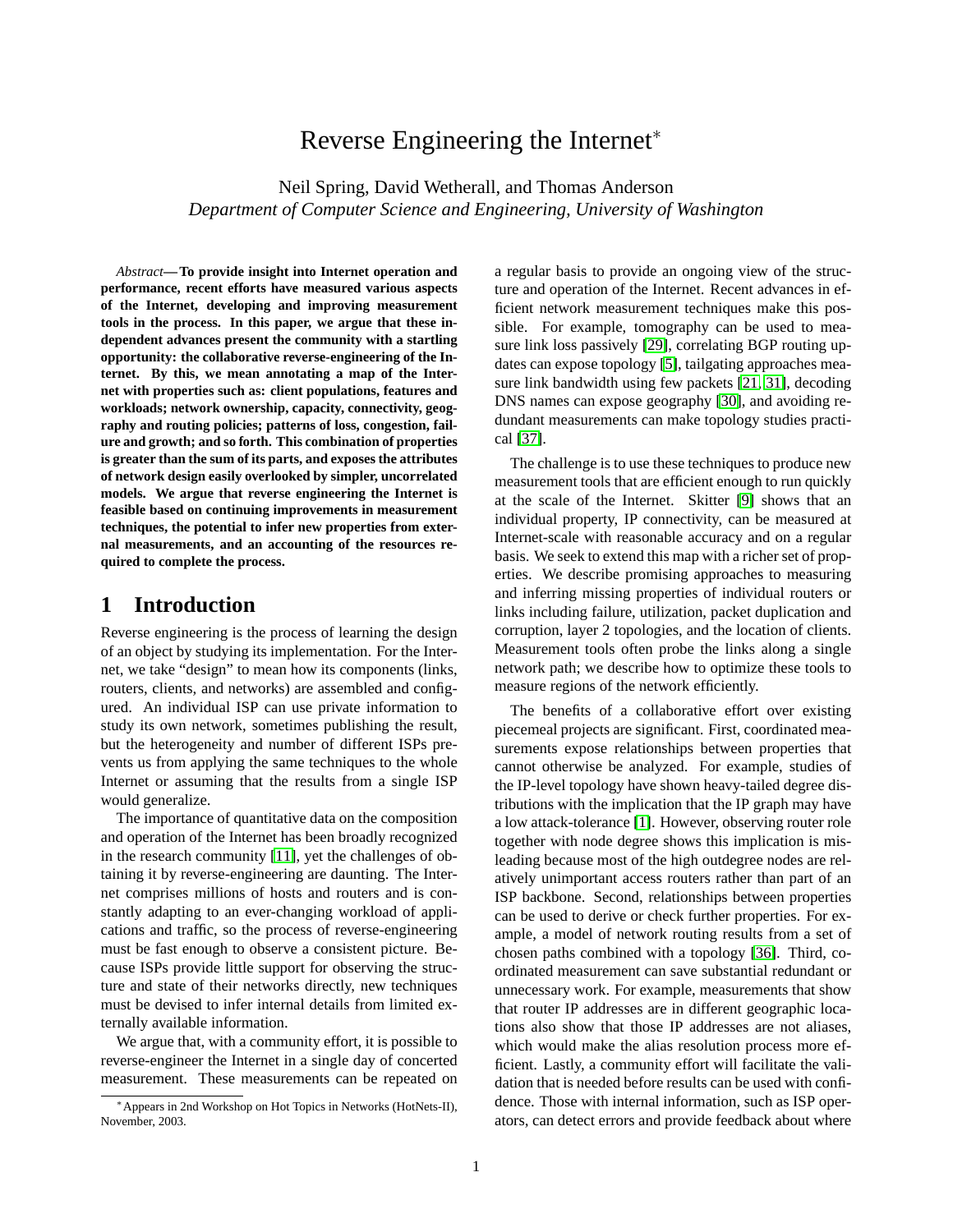tools work and where they fail. And with a "live" repository that supports the ongoing collection and analysis of measurements, different researchers can compare different methods and repeat experiments at different times and over different ISP networks.

Table [1](#page-2-0) is a roadmap for this paper. It lists the properties that expose network design – what we think constitutes a reverse-engineering of the Internet. In the next section, we outline the state-of-the-art in Internet measurement: those properties that can be measured today. In Section [3,](#page-2-1) we sketch approaches to estimating the remaining properties. We argue in Section [4](#page-4-0) that these measurements can be made efficient enough that they can be run every single day. Finally, we summarize and discuss collaborative Internet measurement in Section [5.](#page-4-1)

# **2 State of the Art**

In this section, we briefly describe what can be measured and analyzed today. While the methodologies we list have been published and shown to work, they have generally been tested only on a few paths, in simulation, or on subsets of the topology. A general challenge for reverseengineering is to validate these techniques and generalize them to the scale and heterogeneity of the Internet.

#### **2.1 Measured Node Properties**

**IP aliases** Traceroute lists interface addresses, and different interface addresses for the same router must be resolved. The Rocketfuel tool, Ally [\[37\]](#page-5-6), builds on the Mercator [\[15\]](#page-5-10) alias work, using topology and DNS to guide the search for alias pairs.

**Geography** The placement of routers in cities exposes POP structure and backbone interconnections. GeoCluster [\[30\]](#page-5-5) uses databases to infer node location. DNS names work for routers, but the database is tedious to maintain.

**Owner** Isolating networks by their administration allows separately engineered networks to be analyzed independently. Mao *et al.* [\[24\]](#page-5-11) provide techniques to determine the autonomous system responsible for a router and host.

**Router role** Routers serve different purposes: some are backbone routers that connect to other POPs, others are access routers that aggregate customers. Rocketfuel used DNS and topological ordering to identify roles.

**Implementation features** TCP features, which are tracked by tbit [\[28\]](#page-5-12), and services supported, which can be measured with nmap, affect the composition of traffic and show how quickly features are deployed. We do not expect it to be practical to run nmap to every host in today's security conscious Internet. It is an open question whether such techniques can be extended to infer router configuration parameters (e.g. for RED).

## **2.2 Measured Link Properties**

**Loss** Packet loss has been inferred in a large scale study by Padmanabhan, *et al.* [\[29\]](#page-5-1) using tomography. Tomography assigns loss rates to links using measured routing and end-to-end observed loss at a busy Web server. This technique holds promise for locating other rare events like duplication and corruption. Although efficient, tomography requires passive observation points that may be difficult to find, so active probing using Tulip [\[23\]](#page-5-13) may be required instead, at least to measure some links.

**Reordering** Although not a performance problem in itself, reordering indicates fine-grained multi-path routing or a topology that includes parallel links. Tulip [\[23\]](#page-5-13) builds on the techniques of Sting [\[6\]](#page-5-14) to measure link reordering.

**Delay** End-to-end one-way trip times (OTT) can be measured with synchronized clocks, but for the delay between routers, geographic distance is an inexpensive approximation [\[36,](#page-5-9) [39\]](#page-5-15). Measurements may refine these estimates, but must use routing knowledge to account for asymmetric return paths.

**Delay variation** The variation in delay caused by queuing in contention with other flows is both a problem for time-critical traffic and an indication of congestion in the network. The cing [\[4\]](#page-5-16) tool uses ICMP timestamps to estimate the delay variation of path segments.

**Capacity** Two methods can measure the capacity of a link: variable packet size and tailgating packet pair. Variable packet size methods (pchar [\[22\]](#page-5-17), clink [\[12\]](#page-5-18)) are traditional but require thousands of packets. Packet quartets [\[31\]](#page-5-4) and cartouche probes [\[17\]](#page-5-19) refine nettimer [\[21\]](#page-5-3) and measure capacity more cheaply. We see advances in capacity measurement as evidence that network measurement techniques are constantly improving.

## **2.3 Measured Topology Properties**

**Topology** Four levels of Internet connectivity have been studied. RouteViews [\[26\]](#page-5-20) data includes the graph of connections between autonomous systems. Skitter [\[9\]](#page-5-7) periodically collects the topology between IP addresses. Mercator [\[15\]](#page-5-10) resolves IP aliases to construct a router-level topology. Finally, Rocketfuel [\[37\]](#page-5-6) groups routers by geography to provide a POP-level (backbone) topology.

**Routing** Routing policy affects how packets are directed, and policies that differ from the default indicate traffic engineering. Policy is applied both at the IP level [\[36\]](#page-5-9), which relates directly to performance and traffic engineering, and at the autonomous system level [\[14\]](#page-5-21), which expresses the business relationships in the network. Both policies can be inferred by observing alternate paths that are not chosen, either because of intra-domain link metrics or inter-domain policy.

**Workload** Traffic matrices – how much traffic is exchanged between network edges – shape the evolution of the network. The tomogravity [\[40\]](#page-5-22) approach provides a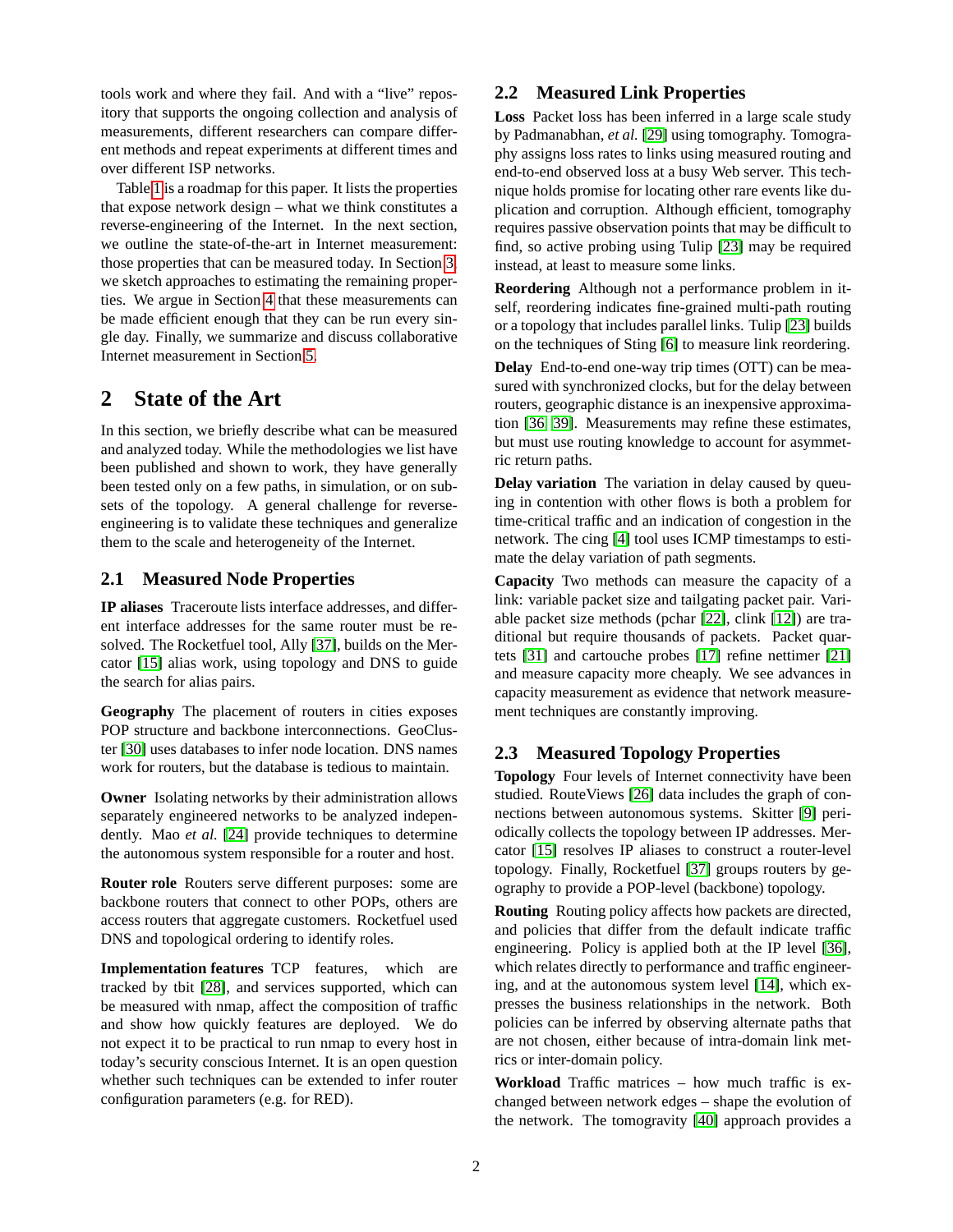| <b>Property</b>                          | <b>Tool</b>                                                                                                                                      | <b>Technique</b>                                                            | Packets and dependencies §4                                    |
|------------------------------------------|--------------------------------------------------------------------------------------------------------------------------------------------------|-----------------------------------------------------------------------------|----------------------------------------------------------------|
| <b>Node (Host and Router) Properties</b> |                                                                                                                                                  |                                                                             |                                                                |
| IP aliases                               | ally $\overline{[37]}$                                                                                                                           | Four-packet test for same IP ID counter,<br>to TTL-nearby addresses         | $5 \times \mathcal{A} + 0.005 \times 4(0.9\mathcal{A})^2$      |
| Geography                                | GeoCluster [30]                                                                                                                                  | Groups prefixes by topology, BGP                                            | database: 0                                                    |
| Router role                              | Rocketfuel [37]                                                                                                                                  | <b>DNS</b> feature extraction, topology                                     | database: 0                                                    |
| Owner                                    | Mao et al. [24]                                                                                                                                  | DNS, BGP, whois                                                             | database: 0                                                    |
| Implementation                           | tbit $[28]$                                                                                                                                      | TCP behavior inference                                                      | $126 \times N$                                                 |
| features                                 | nmap [13]                                                                                                                                        | TCP port scan                                                               | $1658 \times N$                                                |
| Node failure                             | §3.1                                                                                                                                             | Probe IP-ID every minute                                                    | 24 hours $\times$ 60 min. $\times$ N                           |
| <b>Link Properties</b>                   |                                                                                                                                                  |                                                                             |                                                                |
| Loss                                     | tomography [29]                                                                                                                                  | <b>Observe TCP retransmissions</b>                                          | tomographic: 0                                                 |
|                                          | Tulip $[23]$                                                                                                                                     | Observe IP ID sequences                                                     | $(200 \text{ (small)} + 100 \text{ (big)}) \times \mathcal{L}$ |
| Reordering                               | Tulip $[23]$                                                                                                                                     | Observe IP ID ordering in responses                                         | $\overline{200 \times \mathcal{L}}$                            |
| Delay                                    | geography [39]                                                                                                                                   | Geographic distance $\div$ speed of light                                   | Geography                                                      |
| Delay variation                          | $\overline{\text{cing }[4]}$                                                                                                                     | <b>ICMP</b> timestamp requests sent to routers                              | (estimated) $1000 \times \mathcal{L}$                          |
| Capacity                                 | quartets $[31]$                                                                                                                                  | Tailgating-based packet train                                               | 40 (big packets) $\times \mathcal{L}$                          |
| Link failure                             | §3.1                                                                                                                                             | Correlate route changes with policy to<br>find infinite cost links          | Routing, Topology                                              |
| Idle capacity                            | $\sqrt{$3.2}$                                                                                                                                    | Extend pathload [20], chirps [35]                                           | 5 retries $\times$ 100 (big) $\times \mathcal{L}$              |
|                                          | §3.2                                                                                                                                             | Model queuing                                                               | Delay variation, Capacity                                      |
| Utilization                              | $\sqrt{$3.2}$                                                                                                                                    | Capacity - Idle capacity                                                    | Capacity, Idle capacity                                        |
| <b>Layer 2 Connection</b>                | §3.3                                                                                                                                             | Point-to-point vs. multiple access by<br>address allocation                 | <b>Topology</b>                                                |
| Layer 2 Switches                         | $\sqrt{$3.3}$                                                                                                                                    | Difference [34] between capacity<br>measurements                            | Capacity                                                       |
| Duplication                              | §3.4                                                                                                                                             | Observe repeated IP identifiers                                             | tomographic: 0                                                 |
| Corruption                               | $\sqrt{3.4}$                                                                                                                                     | Observe bad TCP checksums                                                   | tomographic: 0                                                 |
| <b>Topology (Graph) Properties</b>       |                                                                                                                                                  |                                                                             |                                                                |
| Topology (AS)                            | RouteViews [26]                                                                                                                                  | <b>Archive BGP tables</b>                                                   | database: 0                                                    |
| Topology $(\mathbb{IP})$                 | Skitter <sup>[9]</sup>                                                                                                                           | Traceroute to all destinations                                              | $\overline{2 \times S \times A}$                               |
| Topology (Router)                        | Mercator $[15]$                                                                                                                                  | IP aliases and IP topology                                                  | Topology (IP), IP aliases                                      |
| Routing $(\mathbb{IP})$                  | Rocketfuel [36]                                                                                                                                  | Constraint solver infers metrics                                            | Topology (Router)                                              |
| Routing $(\overline{AS})$                | Gao et al. [14]                                                                                                                                  | Find AS relationships in BGP tables                                         | database: 0                                                    |
| <b>Client</b> location                   | §3.5                                                                                                                                             | Analyze prefix density [25] passively,<br>with BGP dynamics [5] or topology | tomographic: 0                                                 |
| Workload                                 | tomogravity [40]                                                                                                                                 | Traffic matrix estimation using gravity                                     | Client location, Utilization,                                  |
|                                          |                                                                                                                                                  | and tomography models                                                       | Capacity, Routing                                              |
| Overall                                  | $3224\mathcal{N} + 1400\mathcal{L} + 640$ (big packets) $\mathcal{L} + 0.016\mathcal{A}^2 + 2\mathcal{S}\mathcal{A} = 5$ billion packets, 803 GB |                                                                             |                                                                |
| Per source                               | 27 million packets, 4.0 GB, 372 Kbits/s = $$37$ per month per source                                                                             |                                                                             |                                                                |

<span id="page-2-0"></span>Table 1: Properties that expose network design and approaches to their measurement.  $\mathcal L$  is the number of router to router or router to host links to measure; there are 786,000 IP to IP links in Skitter, and we estimate there are two-thirds as many (500,000) router to router links. A represents the addresses, 419,752 in Skitter, and  $\mathcal N$  the number left after alias resolution (we assume  $\mathcal{N} = \mathcal{A}$ ). S is the number of sources or vantage points, 200 combining Skitter, Surveyor, PlanetLab, RON, and NIMI. *Tomographic* analyses are passive combined with routing policy and topology. *Database* measurements require at most  $A$  packets but usually zero. We list tools to show that properties can be measured, not to endorse certain tools over others. Section numbers represent research challenges discussed in this paper. The totals at the bottom are calculated without optimizations discussed in Section [4,](#page-4-0) and the cost estimate is based on 1Mbps  $\approx$  \$100 per month [\[16\]](#page-5-28).

technique to estimate workload from measurable quantities, but first we must measure link utilization and the location of clients, described in the next section.

# <span id="page-2-1"></span>**3 Inferring New Properties**

The next challenge we discuss is estimating the remaining properties in Table [1.](#page-2-0) We argue that it is possible to measure failure, utilization, layer 2 topology, duplication, cor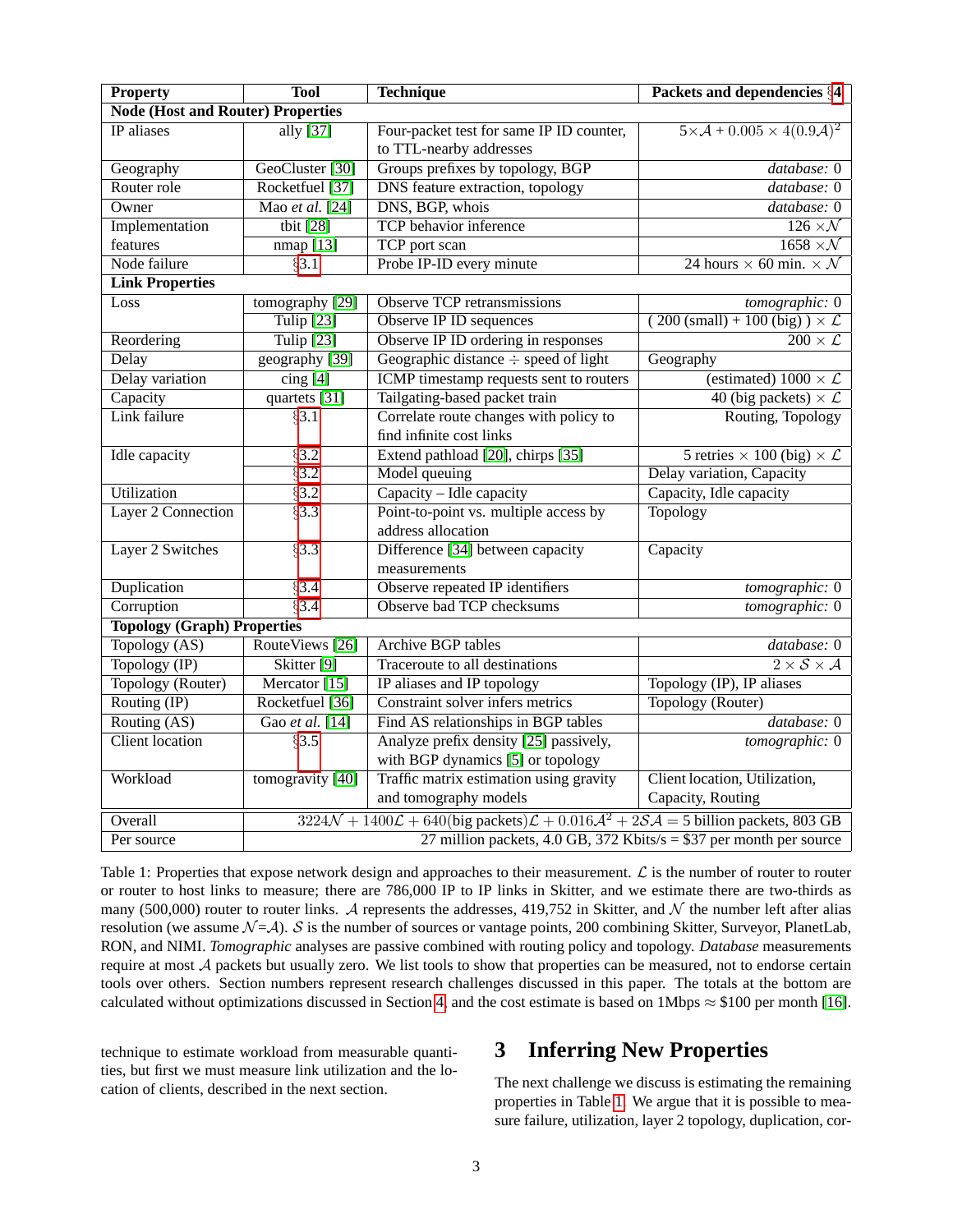ruption, and client location, although much research remains to address practical issues and validate techniques.

#### <span id="page-3-0"></span>**3.1 Failure and Evolution**

Failures generally last only a few minutes [\[18\]](#page-5-29), so externally observing failures, let alone determining where they occur, is daunting. However, as yet another instance of heterogeneity in the Internet, some links are more failure prone than others [\[18\]](#page-5-29), which means that if we can identify the links and routers that are likely to fail, we can focus measurements on those.

Several primitives can detect node and link failures. A simple approach to detecting long term failure is to analyze changes in the measured network: removal and replacement of a link or router suggests a temporary failure. To measure short-term failures, however, new approaches are needed. First, when packets traverse a path that is inconsistent with routing policy, a failure may be the cause. Inferring the routing policy during the failure may show a link (or set of links around a failed node) as having "infinite" cost – exposing the failed component. This extends the approach of Chandra *et al.* [\[8\]](#page-5-30). To detect node failure explicitly, probe traffic could monitor routers to observe the IP identifier. The IP identifier (a unique value that helps fragment reassembly) is generally implemented as a counter [\[7\]](#page-5-31), which may be cleared when a router is rebooted or powered off. In practice, the rate of change of the IP identifier varies from router to router, and large spikes (perhaps due to routing protocol exchanges – another indication of change) may conceal a fast reboot. We believe that future measurement studies can resolve these issues to detect failure.

#### <span id="page-3-1"></span>**3.2 Utilization and Workload**

The utilization of a network link is the difference between its total capacity and the available (idle) capacity. As utilization alone has limited value, we focus on measuring it along with total link capacity. Tools exist to measure link capacity (e.g. pchar [\[22\]](#page-5-17)) and the bottleneck available capacity of a path (e.g. pathload [\[20\]](#page-5-24)), but not yet the available capacity of individual links.

As a dynamic property with troublesome statistical properties [\[32\]](#page-5-32), the utilization of a link is likely to be difficult to measure. There are two possible approaches to estimating utilization. First, pathload may be extended using tailgating. Pathload uses an adaptive search to detect when it barely fills the idle capacity of a path. The available capacity of links before the bottleneck may be measured by modifying pathload's link-filling traffic to expire at various hops in the network while small tailgating packets continue on to a receiver. Links downstream of the bottleneck may be mapped by combining the results of other vantage points. Second, tools such as cing [\[4\]](#page-5-16) and tulip [\[23\]](#page-5-13) measure delay variation and loss to a router. It may be possible to analyze the distribution of these samples to estimate utilization. Alouf *et al.* [\[3\]](#page-5-33) present an

approach that models a link as an M/D/1/K queue, and uses queue length (which can be sampled by delay variation), loss rate, and capacity to solve for the capacity of the queue and link utilization. Results using these techniques can be validated against known workloads from cooperating ISPs.

### <span id="page-3-2"></span>**3.3 Below IP**

Internet mapping efforts that use traceroute are limited in their ability to discover the real, physical topology underlying the IP-level topology: MPLS, multi-access LANs, and other switched networks can appear as a mesh of virtual point-to-point links. It is important to identify these switched networks so that they do not hide the true properties of the media.

The immediate goal in understanding layer two topologies is to simplify measured network maps that include switched networks. Common address allocation policies may provide a solution. Point-to-point links in the core of the Internet (not dial-up PPP) are assigned addresses from /30 prefixes – address blocks with one address for either end of the link, a network address, and a broadcast address. As a result, in a network full of point to point IP links, one half of the addresses will be observed as unavailable (those that end in 0 and 3 modulo 4). Observing an interface address that is not part of a point to point link indicates that a larger address block (such as a /29 or /28) is being used by a shared or switched network. This method would not detect a "switch" in the middle of a point-to-point link, but the result should simplify measured maps.

Also of interest is the underlying network switch topology. Prasad *et al.* [\[34\]](#page-5-26) showed that store-and-forward switches have an observable effect on pathchar-like tools. The extra store and forward stage represented by an "invisible" switch doubles the extra serialization delay observed when increasing the size of single packet probes. This makes the link appear only half as fast as it is. If any tool measures greater available bandwidth than link capacity, a switch is indicated. Similarly, one might use traffic designed to contend for only certain segments of a hypothesized switched link, as proposed by Coates *et al.* [\[10\]](#page-5-34). Similarly, differences between geographic latency and measured link latency can imply detour routing at the link layer.

#### <span id="page-3-3"></span>**3.4 Link Pathologies**

Duplication and corruption are so rare in the network that their active measurement is likely to be too expensive. Passive measurement with tomography provides an alternative. Although the outbound path from a Web server can be measured with traceroute and loss observed through its recovery in TCP (as by Padmanabhan [\[29\]](#page-5-1)), duplication and corruption are only visible on inbound traffic. With the collaborative reverse-engineering we propose, the path that inbound duplicated or corrupted traffic traversed can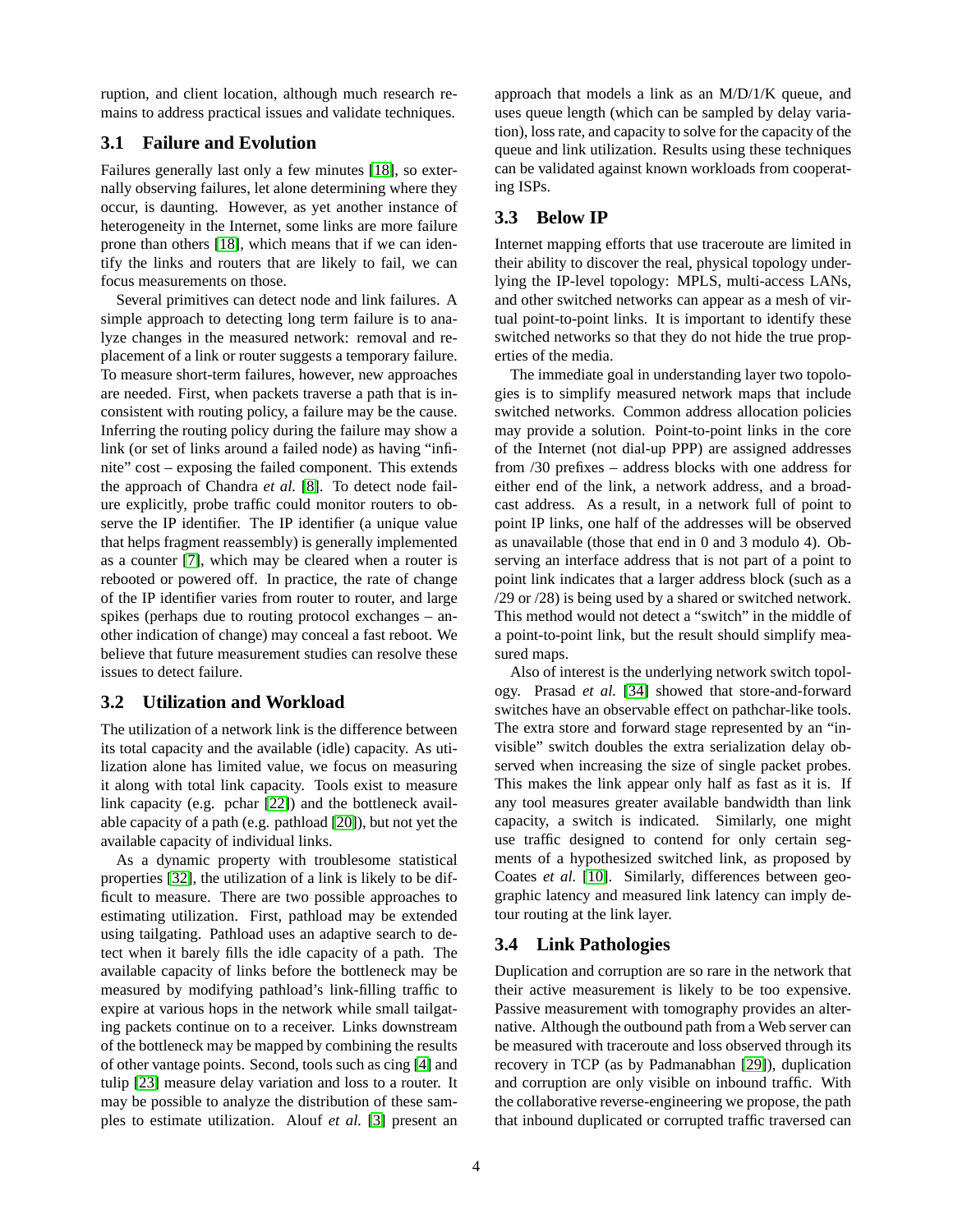be inferred from other measurements. This means that a modest number of passive packet monitors at selected sites may be able to infer link pathologies, enhancing the completeness of the reverse engineering effort.

#### <span id="page-4-2"></span>**3.5 Client location**

Clients create a demand for traffic. Although network mapping projects focus on collecting an accurate picture of the core of the network, clients ultimately shape the network – more clients create more demand, inducing ISPs to add capacity. Andersen *et al.* [\[5\]](#page-5-2) showed that prefixes that share BGP behavior mirror the underlying topology. BGP updates are already collected and stored at several sites. The traceroutes collected as part of network mapping could also be used to determine where clients attach in the topology.

Knowing how much address space lies in a location alone is insufficient for suggesting their demand on the network. For example, smaller prefixes appear to be more densely populated with clients and servers [\[25\]](#page-5-27). As a result, knowing where prefixes connect should be augmented with a estimate of the number of active hosts attached to the network – potentially from an unobtrusive, but possibly biased, passive analysis at Web servers.

## <span id="page-4-0"></span>**4 Efficient Measurement at Scale**

Once we can approximate each of the properties in Table [1,](#page-2-0) the next challenge will be to scale to the entire Internet. The amount of traffic generated by each vantage point limits how quickly or how often reverse-engineering may be run. Table [1](#page-2-0) provides a starting point for considering this workload. It shows that with present techniques, roughly 25 million packets are needed per vantage point. Surprisingly, this number is already within reach: it is only 4 times the traffic sent by Skitter today. Our goal is to make reverse-engineering clearly practical and acceptable by reducing this workload until it is comparable to that of Skitter. There is much scope for doing so because existing techniques were typically not designed to be efficient for Internet mapping.

Table [1](#page-2-0) shows that it is inexpensive to estimate those properties that use passive analysis, database lookups, the results of other tools, or modest traffic to each address. The properties to be concerned about are topology, IP aliases, and link properties.

Topology can be measured using fewer packets than the 6.5 million used by Skitter, opening the door for a richer map to be measured with comparable traffic. Instead of running a basic traceroute at each vantage point to each of 500,000 destinations, if each vantage point ran its traceroute backwards until it merged with an already discovered part of the tree, it would take only 700,000 packets (the number of traceroute destinations plus the number of addresses a source discovers). Our goal is to estimate the remaining properties using the 5.8 million packets saved.

Alias resolution is the most expensive analysis in Table [1,](#page-2-0) consuming 53% of the packets even after simple improvements. In Rocketfuel [\[37\]](#page-5-6), we used the TTL remaining in responses from routers as evidence that two addresses are not aliases. With additional vantage points, more alias pairs can be disproven cheaply – using five vantage points, we were able to eliminate 99.5% of alias pairs within an ISP, but looking at the entire Internet or using more vantage points may eliminate more. Both Mercator and Rocketfuel observed that 10% of router addresses were unresponsive to alias resolution – this further reduces the number of pairs that must be tested to  $(0.9\mathcal{A})^2$ . We expect that the number of addresses considered can be reduced further by, for example, removing all addresses with Web server hostnames. Finally, topology and aliases change together, so changes in topology may drive which addresses are tested as aliases.

The second largest term,  $3224\mathcal{N}$ , or 25% of the packets, are spent in learning the properties of nodes. Because these properties are slowly changing, it may be sufficient to verify that they are unchanged – for tbit, that a host still does not support ECN or for nmap, that the Web server is still available.

Measuring link properties uses 19% of the packets but 65% of the bytes. We assume that network link measurement tools are easily modified to measure individual links or trees leaving a source without repetition. Most of the overhead of link measurement is the cost of running pathload for each link in the network. It may be possible to guide (and therefore shorten) pathload's adaptive search for a sustainable rate based on past link utilization and recently measured capacity.

With these techniques – verifying past information instead of measuring anew, avoiding redundant measurement, and guiding the analysis with measurements of other properties – we hope to improve the efficiency of reverse engineering to be comparable to that of Skitter.

## <span id="page-4-1"></span>**5 Looking Ahead**

In this paper, we have argued that reverse-engineering the Internet is within reach of the research community, and that a collective effort would achieve significantly more than the isolated efforts of individual researchers. We next describe what such a collective effort would look like the challenges it would face.

We envision a "measurement blackboard" that supervises the execution of measurements, archives and aggregates their results, and exports raw data and summary views including network topologies. Unlike Route Views and Skitter, which have shown the value of continuously archived wide-area measurements, the measurement blackboard includes such diverse information as the performance of links, the location of nodes, and routing policies, as well as raw measurements in the form of packet traces and traceroute output. Unlike the Internet Traffic